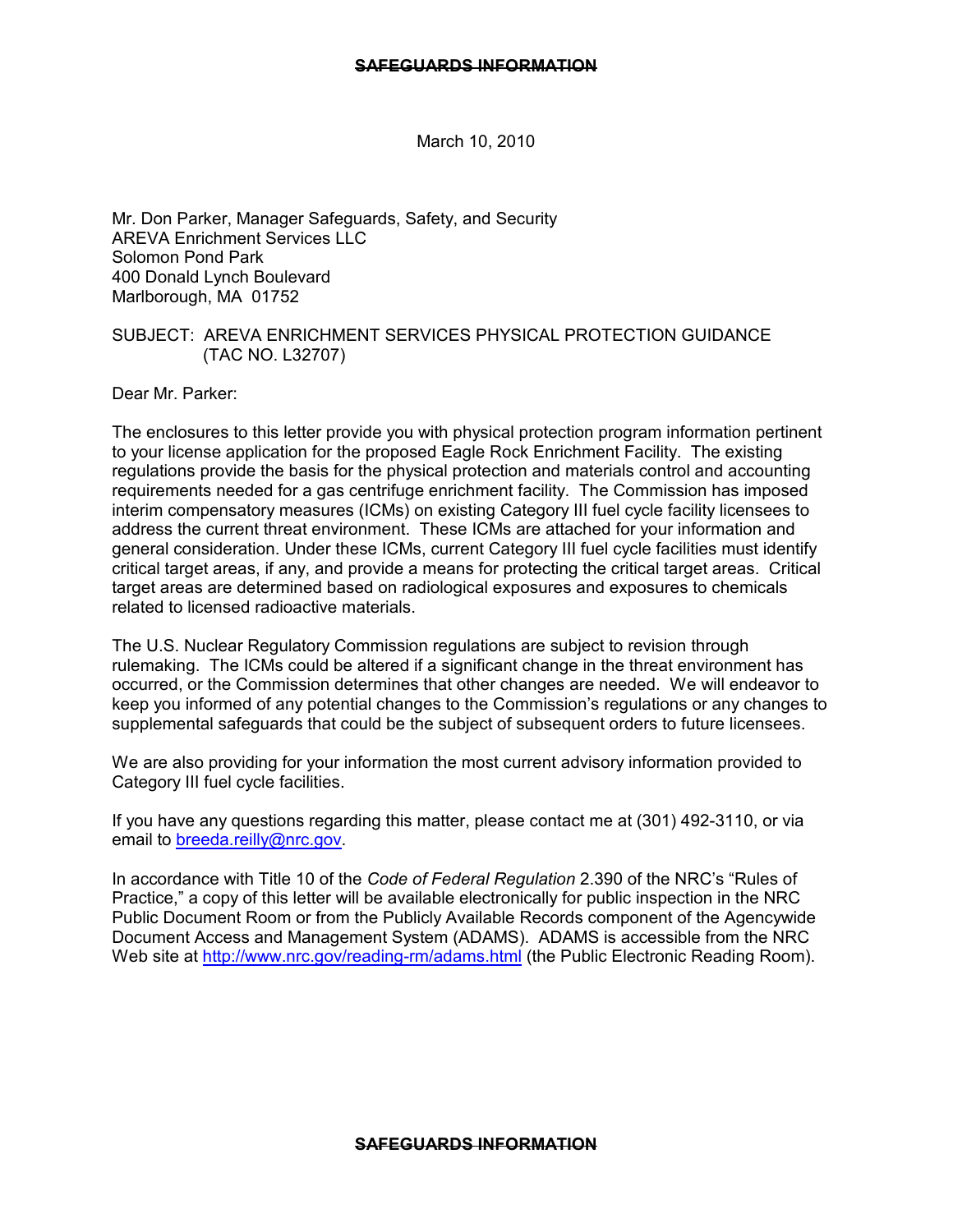D. Parker - 2 -

The enclosures contain safeguards information, as defined in Section 147 of the Atomic Energy Act, and therefore will neither be placed in the Public Document Room nor the Publicly Available Records component of the NRC's Agencywide Documents Access and Management System (ADAMS) document system.

Sincerely,

## **/RA/**

M. Breeda Reilly, Project Manager Advanced Fuel Cycle, Enrichment, and Uranium Conversion Branch Special Projects and Technical Support Directorate Division of Fuel Cycle Safety and Safeguards Office of Nuclear Material Safety and Safeguards

Enclosure: Category III ICMs Current Advisory Information

Docket No.: 70-7015

Document transmitted herewith contains Safeguards Information. When separated from enclosure, this document is decontrolled.